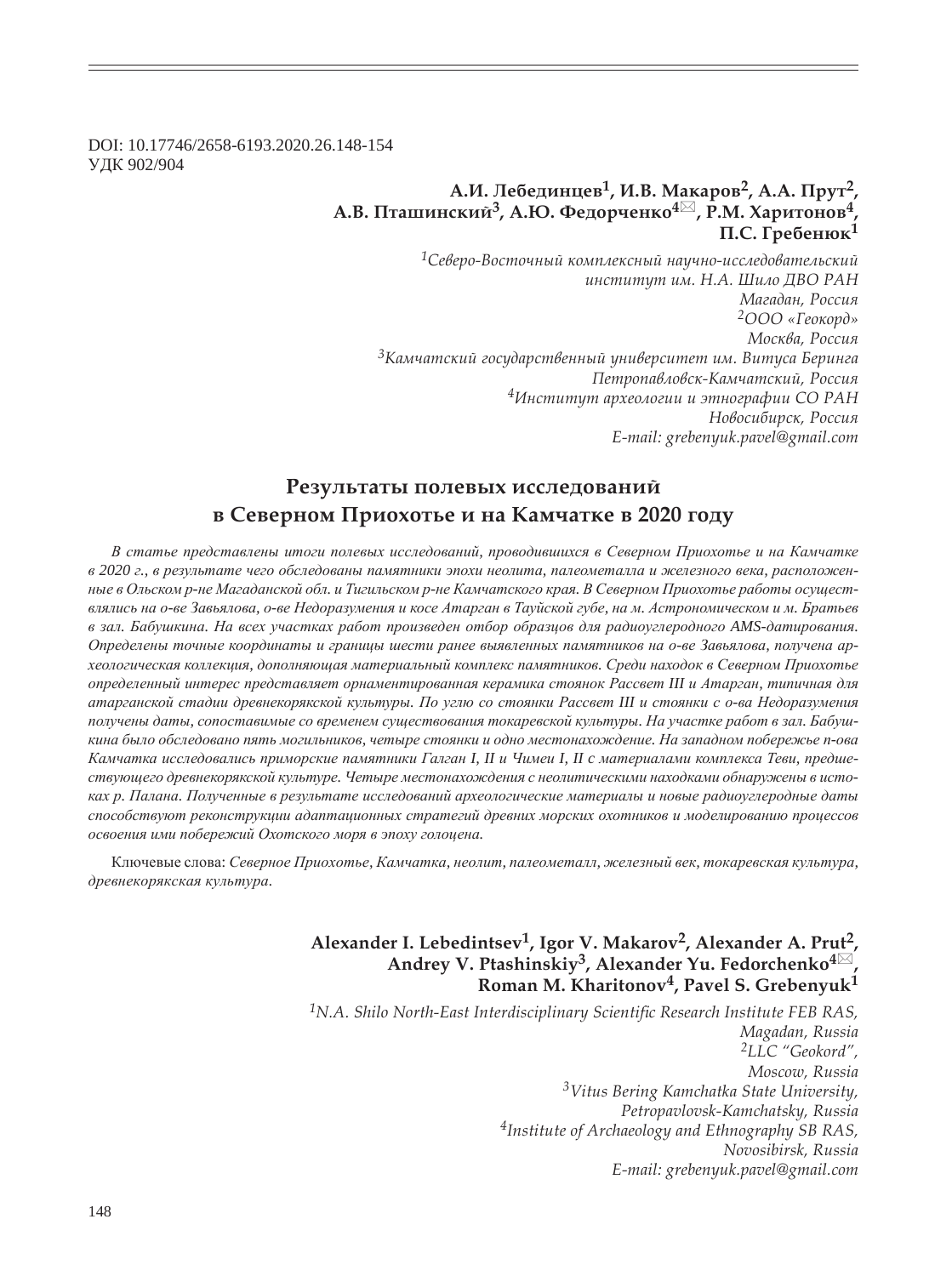## **Results of Fieldwork in the Northern Priokhotye and Kamchatka in 2020**

The article provides the results of field research in the Northern Priokhotye and Kamchatka in 2020. As a result of our *work, we have studied the Neolithic, Paleometal, and Iron Age site, located in the Olsky district of the Magadan Region and the Tigil district of the Kamchatka Region. In the Northern Priokhotye, we conducted the work in the Zavyalov island, Nedorazumeniya island, Atargan Spit in the Tauiskaya Bay, Cape Astronomicheskiy, and Cape Bratyev in the Babushkina Bay. We took samples from all sites for AMS dating. We have determined the exact coordinates and boundaries of six previously identified archaeological sites on the Zavyalov island. We collected an archaeological collection that supplements the material*  $\overline{a}$ *complex of the site. Among the finds in the Northern Priokhotye, the ornamented ceramics of the Rassvet III and Atargan sites typical of the Atargan stage of the Old Koryak culture is of particular interest. We have dated samples of charcoal from the Rassvet III and Nedorazumeniya sites and got radiocarbon determinations comparable with the chronology of the Tokarev culture. We revealed five burials, four sites, and one location in the research area in the Babushkina Bay. In the western coast of the Kamchatka Peninsula, we examined the coastal settlements Galgan I–II and Chimei I–II with the materials of the Tevi complex, which preceded the Old Koryak culture. Four Neolithic sites with the surface finds have been found at the headwaters of the Palana River. The archaeological materials and radiocarbon dates obtained during the research play a role in reconstructing the adaptation strategies of the ancient sea hunters and modeling the processes of their development of the coast of the Sea of Okhotsk in the Holocene.*

Keywords: *Northern Priokhotye, Kamchatka, Neolithic, Paleometal, Tokarev culture, Old Koryak culture.*

#### **Введение**

В полевом сезоне 2020 г. были проведены исследования археологических памятников эпохи неолита, палеометалла и железного века, расположенных в Ольском р-не Магаданской обл. и Тигильском р-не Камчатского края. На территории Северного Приохотья работы осуществлялись на о-вах Завьялова и Недоразумения, косе Атарган в Тауйской губе, на м. Астрономическом и м. Братьев в зал. Бабушкина. Отдельным участком исследований являлось западное побережье п-ова Камчатка. Цель экспедиционных работ заключалась в поиске, идентификации и оценке сохранности известных ранее объектов культурного наследия, выявлении новых памятников и отборе образцов для проведения радиоуглеродного датирования.

### Тауйская губа

На о-ве Завьялова имеются стоянки древних морских охотников [Лебединцев, 1990; Остров..., 2012]. В полевом сезоне 2020 г. в Северном Приохотье были обследованы ранее выявленные памятники на о-вах Завьялова, Недоразумения и на Атарганской косе. На о-ве Завьялова проведенные рекогносцировочные работы позволили впервые определить точные координаты и границы шести ранее выявленных объектов археологического наследия: Маячная, Рассвет I–III и Находка I, II.

*Поселение Рассвет III.* В результате исследования жилища № 2 в 2020 г. получена коллекция костяных изделий (острие из рога оленя, проколка или боковой зубец гребня, а также пластинка подпрямоугольной формы со слегка сужающимися концами из кости кита) и каменных артефактов (черешковый нож из халцедона), а также 11 фрагментов от нескольких, вероятно, круглодонных сосудов (два фрагмента имели орнаментацию валиками) (рис. 1, 2–4, 7, 8). Керамика типична для атарганской стадии древнекорякской культуры, датированной X–XIII вв. н.э. Из шурфа № 2 на стоянке Рассвет III была выявлена серия сколов из окремнелых пород и халцедона, тесло из китовой кости со следами сработанности. По углю из шурфа (глубина 30 см) получена дата 2410  $\pm$  53 л.н. (GV-02562). Вероятно, указанный образец соотносится с более древним слоем, связанным с токаревским периодом.

Стоянка Рассвет II. В результате шурфовки на памятнике обнаружены скребок на сколе подтрапециевидной формы, фрагмент наконечника стрелы и заготовка изделия из окремненных пород камня  $(pnc. 1, 5, 6)$ .

Стоянка Находка II. Располагается на склоне по правому берегу правой протоки руч. Первая речка, в северо-восточном углу бухты Находка. При обследовании залесенного участка на небольшом террасовидном уступе склона выявлена западина углубленного жилища. Западина размерами  $6 \times 5$  м имеет подпрямоугольную форму со скругленными углами, вытянута вдоль длинной оси уступа. Для выявления культурного слоя, археологических находок и выяснения границ памятника были заложены четыре разведочных археологических шурфа.

Из шурфов получены черешковый нож, два дистальных фрагмента ножей, пять скребков подтреугольной и подтрапециевидной формы, заготовка наконечника листовидной формы, заготовка ножа или наконечника асимметричной подтреугольной формы. Находки можно отнести к токаревской и древнекорякской культуре.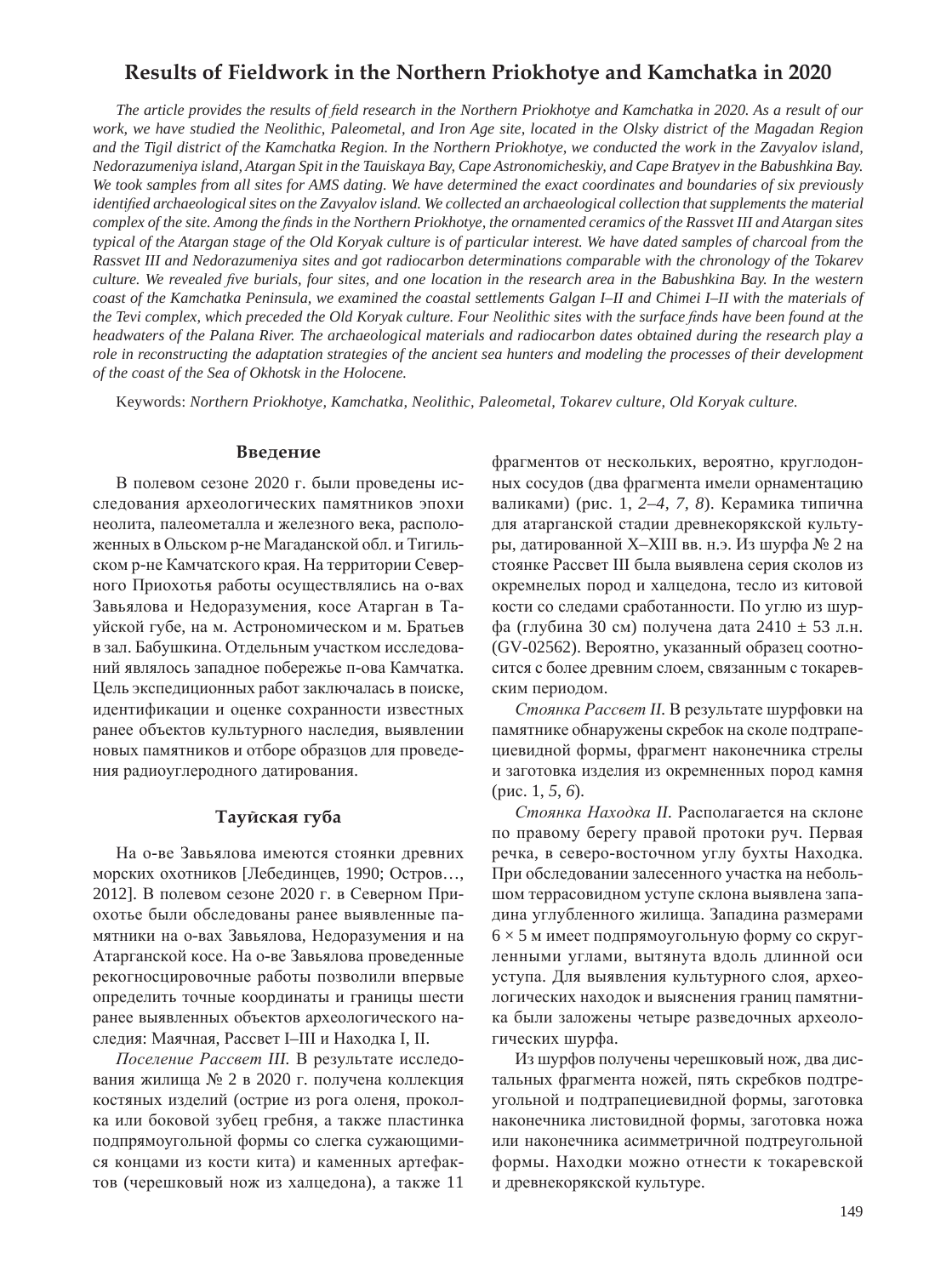

Рис. 1. Археологические памятники Рассвет II и III.  $1 -$ вид на памятники;  $2-4 -$  изделия из кости; 5, 6 – каменные орудия; 7, 8 – фрагменты керамики.

В ходе разведочных работ на о-ве Недоразумения в северо-восточной его оконечности было выявлено новое местонахождение, расположенное в нижней части выположенного склона, на удалении до 100 м от берега моря, на высоте 40–50 м над урезом воды. В процессе визуального осмотра следов жилищных западин и иных конструкций не выявлено – культурный слой на памятнике был зафиксирован в процессе шурфовочных работ. С глубины 30 и 50 см были взяты два образца угля, по которым получены AMS-даты 2 519  $\pm$  64 (GV-02561) и 2 262  $\pm$  65 (GV-02560). Оба определения возраста относятся к токаревскому периоду.

Древнекорякское поселение Атарган находится близ пос. Ола, в 3 км на северо-восток от бывшего рыбзавода «Атарган» в районе м. Харбиз. На участках с наибольшей концентрацией подъемного археологического материала были заложены шурфы. В результате работ найдены следующие артефакты: сколы, колотая галька, два скребка, выполненных из крупных галечных сколов из окремнелых пород, фрагменты обработанной кости кита, а также 16 фрагментов тонкостенной керамики, один из которых с ложнотекстильным орнаментом. В зачистке находилось множество нерпичьих костей, ломаных раковин моллюсков и панцирная пластина из рога оленя. В целом полученные материалы свидетельствуют о сохранении культурного слоя в этой части стоянки и возможности проводить там раскопки в будущем. На стоянке взяты пробы угля на радиоуглеродный анализ.

### Залив Бабушкина

Группа археологических объектов на м. Братьев побережья Охотского моря расположена в 150 км к востоку от Магадана. Согласно опубликованным сведениям, эта группа включает поселение с остатками девяти жилищ, пещеру со следами обитания человека и серию захоронений [Пытляков, 1956; Пытляков, Беляева, 1957; Беляева, 1967; Васильевский, 1971]. Особое значе-

ние имеют материалы коллективного погребения, которое было отнесено к древнекорякской культуре [Ефимов, 1991]. Предполагается, что поселения этой культуры в данном районе существовали синхронно с поселением Атарган (X-XIII вв. н.э.) [Васильевский, 1971]. Полевые археологические работы в сентябре 2020 г. проводились в районе бухты Астрономической и м. Братьев. В ходе поисковых работ могильник на мысе Братьев, материалы которого в 1976 г. обследовал С.П. Ефимов,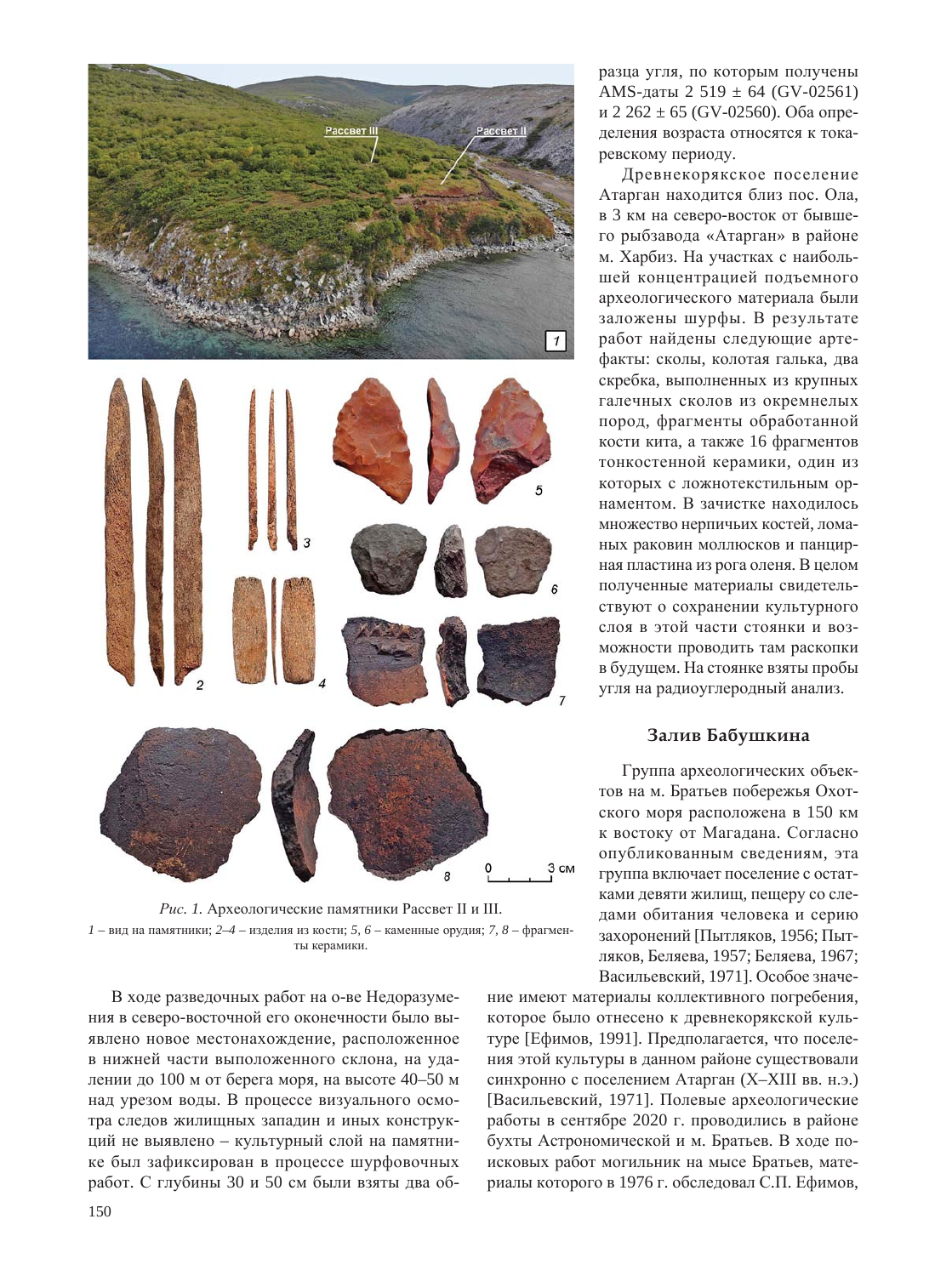обнаружить не удалось. Тем не менее проведенная разведка позволила выявить и описать на данном участке серию других археологических объектов, включая ранее неизвестные.

Могильник Мыс Братьев I расположен в югозападной части мыса, вдоль высокого скалистого обрыва (рис. 2). Памятник ранее был описан Г.А. Пытляковым [1956, с. 27–28]. В результате проведенных археологических работ было зафиксировано девять могил, расположенных в расщелинах между скальных глыб и крупных валунов. Большинство выявленных погребений перекрыты настилом из длинных жердей лиственницы и камнями средней величины.

*Могильник Мыс Братьев II* расположен в южной части мыса. В результате работ предыдущих лет на данном участке было выявлено одно погребение [Там же]. В ходе нового цикла работ обнаружены две частично разрушенные могилы на самом краю высокого обрыва. Рядом с одной из могил зафик-



Рис. 2. Могильник Мыс Братьев I.  $1-3$  – погребения;  $4$  – фрагмент кости человека;  $5$  – фрагмент деревянной жерди.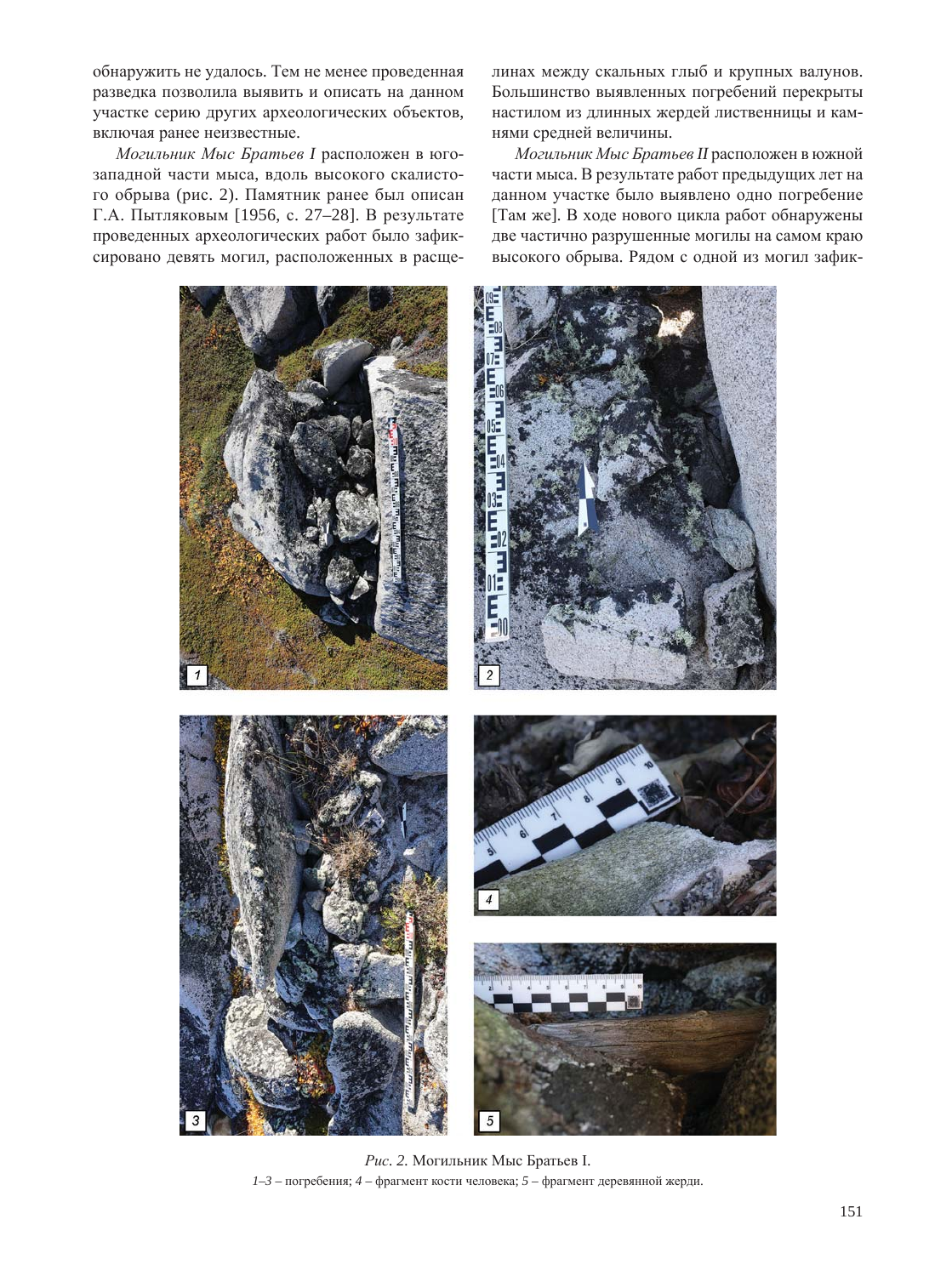сированы единичные отщепы. По характеру своего устройства эти погребения аналогичны таковым на могильнике Мыс Братьев I.

Стоянка Мыс Братьев III обнаружена в южной части мыса и ранее не фиксировалась исследователями. На раздернованной поверхности мыса в компактном залегании было выявлено скопление продуктов расщепления осадочной породы серого цвета. Следы жилищных западин и других пространственных структур на данном местонахождении отсутствовали.

*Могильник Мыс Братьев IV* расположен в юговосточной части мыса, ранее был не известен. На самом краю высокого каменистого обрыва зафиксировано два частично разрушенных захоронения – фрагменты деревянных жердей, несколько человеческих черепов и других костей. Из-за угрозы полной утраты этих уникальных погребальных комплексов необходимо их дальнейшее изучение.

В результате разведочных работ, проведенных на участке мыса бухты Астрономической, были идентифицированы поселения МБА I и МБА III, ранее описанные в литературе [Пытляков, 1956; Васильевский, 1971]. Поселение МБА I расположено на небольшом мысу (к северу от м. Братьев), возвышающемся над уровнем прилива на 3–4 м (рис. 3, 1).



Рис. 3. Поселение МБА I.  $1 -$ вид на памятник с севера; 2, 4 – ядрища;  $3 -$ скребок; 5 – топор.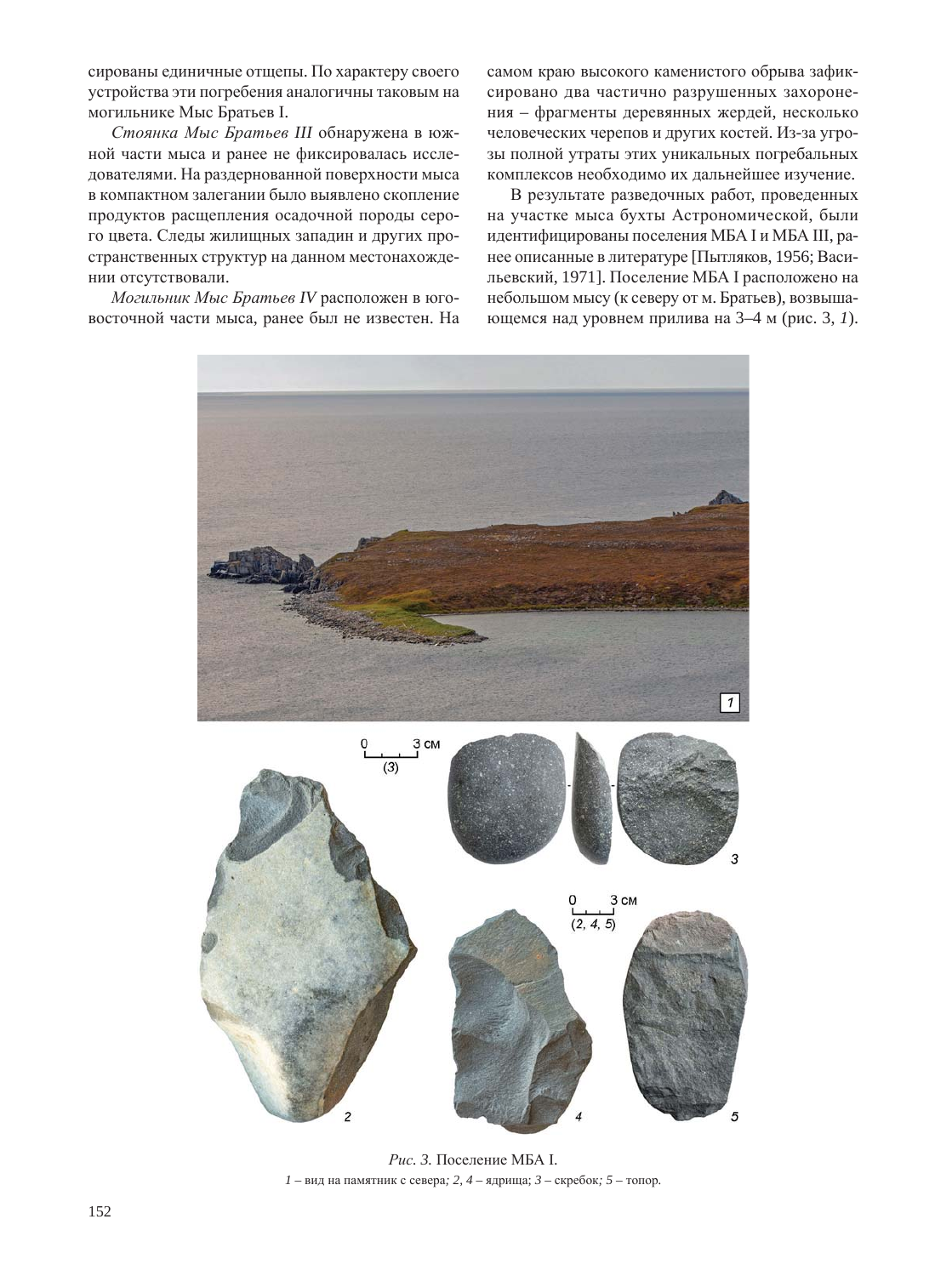По данным Г.А. Пытлякова, практически вся поверхность мыса была плотно покрыта котлованами полуземлянок [1956]. Наши наблюдения подтверждают это. Осмотр осыпи в восточной части мыса позволил зафиксировать культурный слой, насыщенный костями морских млекопитающих и птиц, раковинами моллюсков и единичными артефактами. Данный участок мыса активно разрушается, что создает угрозу постепенного уничтожения памятника. В результате осмотра осыпи и каменистого пляжа была выявлена коллекция артефактов: ядрища для получения отщепов, скребла, топор, скребок, сколы с ретушью утилизации, выполненные из осадочных пород (рис. 3,  $2-5$ ); фрагменты ложнотекстильной керамики. Характер полученных материалов подтверждает древнекорякскую принадлежность данного памятника. Памятник МБА II, выявленный Г.А. Пытляковым, вероятно, был разрушен при строительстве метеостанции в 1959 г. На поселении МБА III был проведен осмотр осыпи культурного слоя, осуществлена зачистка берегового обнажения, отобраны образцы угля и кости для датирования.

Стоянка Астрономическая I расположена на высоком каменистом холме к югу от бухты Астрономическая, выявлена впервые. На каменистой раздернованной поверхности зафиксировано четыре отщепа, изготовленных из осадочной породы темно-серого цвета, а также горного хрусталя – каменного сырья, редко представленного на приморских памятниках Северного Приохотья. Расположение на одной из господствующих высот позволяет рассматривать это местонахождение в качестве кратковременной стоянки охотников на оленей.

Могильник Астрономическая II был выявлен Г.А. Пытляковым [Там же, с. 25–26] на одном из невысоких каменистых холмов, возвышающихся над юго-западным берегом бухты Астрономическая. В результате работ 2020 г. на памятнике обнаружено не менее восьми индивидуальных захоронений, а также одна группа, состоящая из 4–6 частично разрушенных могил. Одно из выявленных погребений оказалось вскрытым, вероятно в результате работ Г.А. Пытлякова. Рядом с этим захоронением располагались сложенные деревянные жерди, некогда составлявшие перекрытие; фрагменты двух из них были взяты в качестве образцов для радиоуглеродного анализа.

Стоянка Астрономическая III зафиксирована на безымянном мысе южного берега бухты Астрономической, ранее в археологической литературе не отмечалась. На раздернованной поверхности мыса зафиксировано одно скопление отщепов, связанное с производством орудий из светло-серой осадочной породы, а также ряд единичных отщепов и сколов без следов утилизации. Характер собранного материала позволяет предполагать определение возраста комплекса в широком хронологическом диапазоне – от позднего неолита до железного века.

Местонахождение Астрономическая IV локализовано на одном из невысоких каменистых холмов, возвышающихся над юго-западным берегом бухты Астрономическая; памятник выявлен впервые. У основания одного из крупных валунов на дневной поверхности зафиксирована бедренная кость человека. Признаков наличия культурного слоя, как и иных следов человеческой активности, не зафиксировано.

Стоянка Астрономическая-5 расположена на одном из невысоких каменистых холмов, возвышающихся над юго-западным берегом бухты Астрономическая. Памятник выявлен впервые, представляет собой серию концентрических выкладок из крупных камней. Другие следы человеческой активности отсутствуют.

Могильник Астрономическая-6 расположен к югу от остальных памятников бухты Астрономической на высоком скальном обрыве у береговой линии. Он включает погребение, практически полностью утраченное в результате обвала. Костные остатки отсутствуют, в результате осмотра обнаружены единичные обработанные деревянные жерди и фрагмент деревянного изделия, вероятно, лука.

#### Тигильский район Камчатского края

В 2020 г. были проведены полевые работы в Тигильском р-не Камчатского края. В результате осмотра приморских археологических памятников Галган I и II, Чимеи I и II был собран подъемный материал: наконечники стрел, ножи и скребки из обсидиана и осадочных пород; поворотные и зубчатые наконечники гарпунов; колки и наконечники стрел из рога оленя и китовой кости; обломки древков стрел, средств передвижения и бытовые предметы из дерева; фрагменты циновок и веревок из растительных волокон. В фаунистической коллекции представлены кости морских млекопитающих (китообразных, настоящих тюленей), раковины моллюсков, кости морских колониальных птиц. На двух памятниках обнаружены фрагменты керамических сосудов. За исключением керамики, полученный археологический материал относится к комплексу Теви (I тыс. н.э.), предшествующему древнекорякской культуре на северо-западном побережье Камчатки [Пташинский, 1999].

В истоках р. Палана, в условиях горного ландшафта на высоте ок. 400 м над ур. м. обнаружены четыре местонахождения. В трех пунктах зафикси-